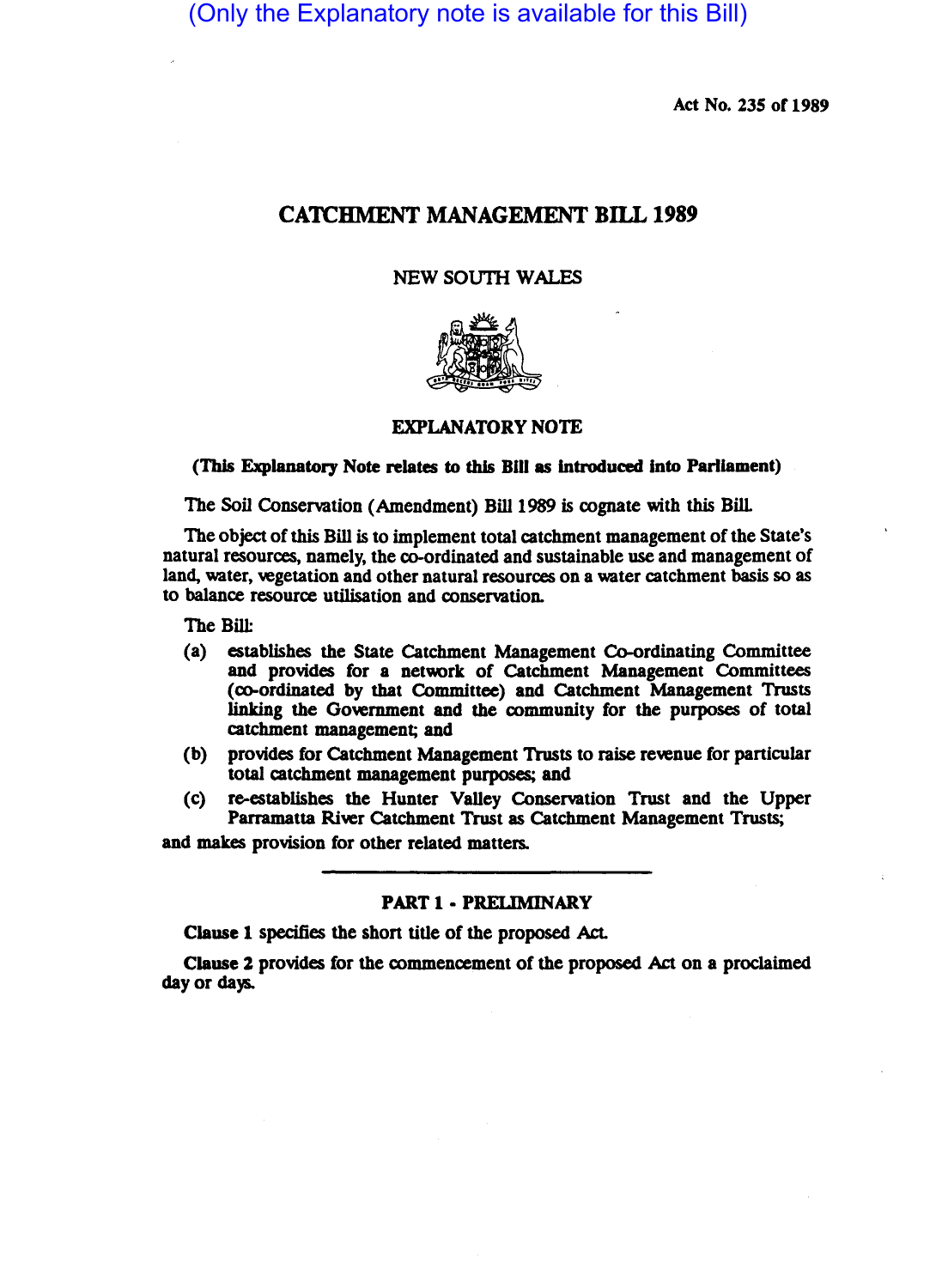Clause 3 defines expressions used in the proposed Act.

Clause 4 defines the term "total catchment management" for the purposes of the proposed Act

Clause 5 specifies the objects of the proposed Act.

Clause 6 defines the term "responsible Minister" in relation to the State Catchment Management Co-ordinating Committee and to the establishment of Catchment Management Committees and Catchment Management Trusts. It also provides a mechanism for changing the responsible Minister of a particular Committee or Trust

Clause 7 identifies the Minister responsible for the administration of the proposed Act.

# PART 2 - ESTABLISHMENT OF COMMITTEES RELATING TO CATCHMENT MANAGEMENT

#### Division 1 • State Catchment Management Co-ordinating Committee

Clause 8 establishes the State Catchment Management Co-ordinating Committee.

Clause 9 provides that the Co-ordinating Committee is to have 16 members representing government departments and authorities, local government and shires associations, and rural and environmental interests.

Clause 10 specifies that the objective of the Co-ordinating Committee is to provide a central co-ordinating mechanism for the purpose of total catchment management throughout New South Wales.

Clause 11 sets out the functions of the Co-ordinating Committee including its co-ordinating. monitOring. evaluating and advisory roles.

Clause 12 provides for the Co-ordinating Committee to obtain assistance from subcommittees.

#### Division 1 • Catchment Management Committees

Clause 13 provides for the establishment of Catchment Management Committees by order of the responsible Minister published in the Gazette. The catchment area of the Committee is to be described in the order.

Clause 14 provides for the membership of a Committee. Appointments are to be made from among persons who are land holders or land users, persons with environmental interests and representatives of local government, government departments and authorities within the catchment area.

Clause 15 sets out the functions of a Committee in relation to total catchment management within its catchment area. In the exercise of its functions a Committee is responsible to the Co-ordinating Committee.

Clause 16 provides machinery for the abolition of a Committee or for its change of name or catchment area.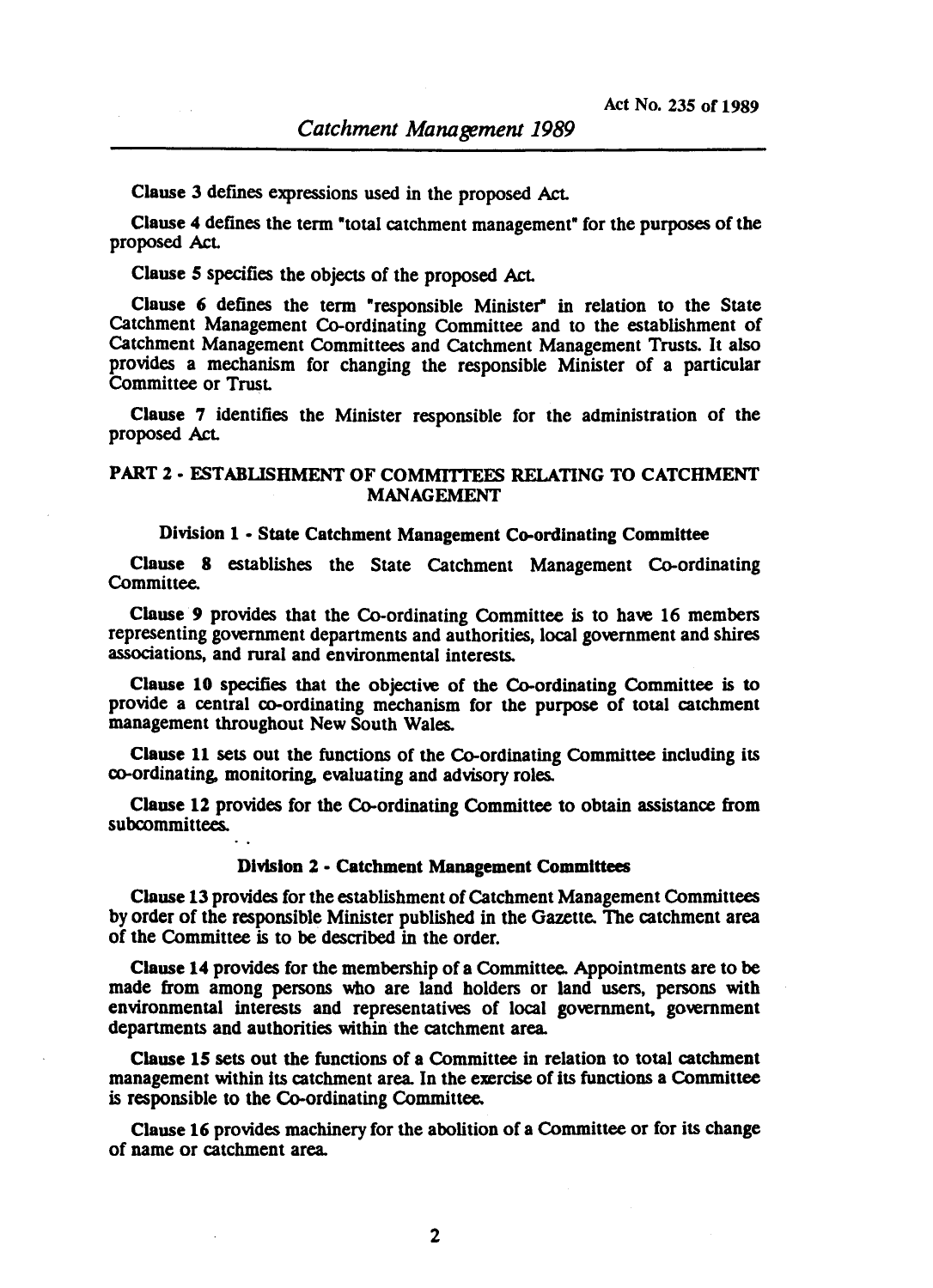## Division 3 • General provisions relating to Co-ordinating Committee and Catchment Management Committees

Clause 17 is a formal provision that gives effect to the Schedule relating to members and procedure of the Co-ordinating Committee and Committees.

Clause 18 empowers the Co-ordinating Committee or a Committee to delegate any of its functions.

Clause 19 provides for the Co-ordinating Committee or a Committee to make use of the staff of government depanments and authorities in exercising its functions.

## PART 3 • CATCHMENT MANAGEMENT TRUSTS

## Division 1 • Establishment

Clause 20 provides for the establishment of the Catchment Management Trusts listed in Schedule 1.

Clause 21 provides for additional Trusts to be created on the recommendation of the responsible Minister. The Trust area is to be described in the regulations and it may overlap with the catchment area of a Committee.

Clause 22 provides for the appointment of trustees representing land holders or land users, local government authorities, persons with environmental interests and government depanments and authorities within the Trust area.

Clause 23 is a formal provision that gives effect to the Schedule relating to members and procedure of Trusts.

Clause 14 provides that a Trust is, in the exercise of its functions, responsible to the Minister who established the Trust

Clause 15 provides machinery for the abolition of a Trust or for its change of name, Trust area or membership.

### Division 2· Purpose and functions

Clause 16 requires a Trust to have a purpose related to total catchment management which is to be prescribed in the regulations.

Clause 27 empowers a Trust to exercise a range of functions in connection with its purpose.

Clause 18 requires a Trust, within 1 year of its first meeting, to prepare a corporate plan setting out a scheme of strategies and programs for the achievement of its purpose.

Clause 29 provides the mechanism for approval of a corporate plan.

Clause 30 empowers and requires a Trust to undertake the programs contained in its approved corporate plan.

Clause 31 requires a Trust to provide information to the responsible Minister and to maintain effective liaison with the Co-ordinating Committee.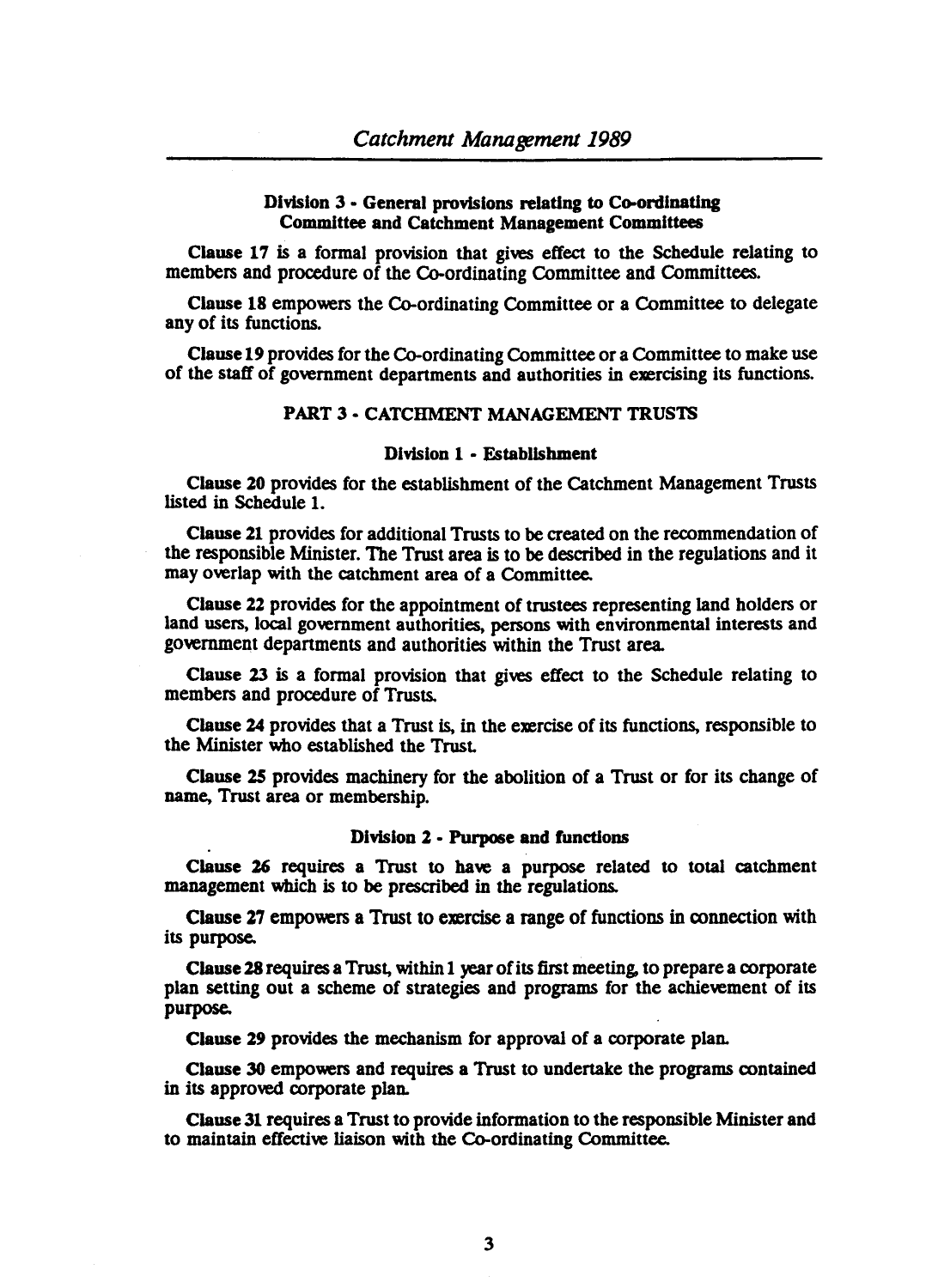Clause 32 empowers a Trust to delegate any of its functions.

Clause 33 provides for a Trust to employ staff and to make use of the staff of government depanments and authorities in exercising its functions.

## Division 3 • Finance

Clause 34 provides for a Trust to establish a Fund to be known by the name of the TrusL

Clause 35 requires a Trust to pay into its Fund all money received.

Clause 36 requires a Trust to pay from its Fund all expenditure incurred in the exercise of its functions.

Clause 37 sets out the controls on the investment powers of a Trust in relation to its Fund.

## Division 4 • ReYenue

Clause 38 contains definitions used in the Division including "catchment contribution area<sup>\*</sup> and "charging year".

Clause 39 provides for the responsible Minister to publish orders declaring land within a Trust area to be a catchment contribution area, and declaring a period of 12 months to be the charging year for a TrusL

Clause 40 empowers a Trust to levy a catchment contribution on land declared to be a catchment contribution area, provided the levy is to be used to fund programs in the Trust's corporate plan.

Clause 41 provides for the basis or bases according to which catchment contributions are to be levied to be specified in the regulations. The bases may include land value, the area of land, and the benefit accruing to land as a result of the Trust's programs.

Clause 42 requires a Trust to prepare annual estimates of its income and expenditure, including any amounts to be obtained by way of catchment contributions.

Clause 43 requires a Trust to determine and publish in the Gazette before the commencement of a charging year the amount it proposes to raise by way of catchment contributions, the land within its catchment contribution area that is to be levied, the basis or bases of the catchment contribution and the rate of the contribution for the charging year. Separate determinations may be made for different land within a catchment contribution area.

Clause 44 requires a Trust to classify each parcel of land that is to be levied in accordance with its determinations and to assess the catchment contributions payable. When a notice of the assessment is served on the owner of a parcel of land the owner becomes liable for payment of the catchment contribution specified in the notice.

Clause *4S* empowers a Trust to reassess a catchment contribution, levied on the basis of land value, if the land value changes.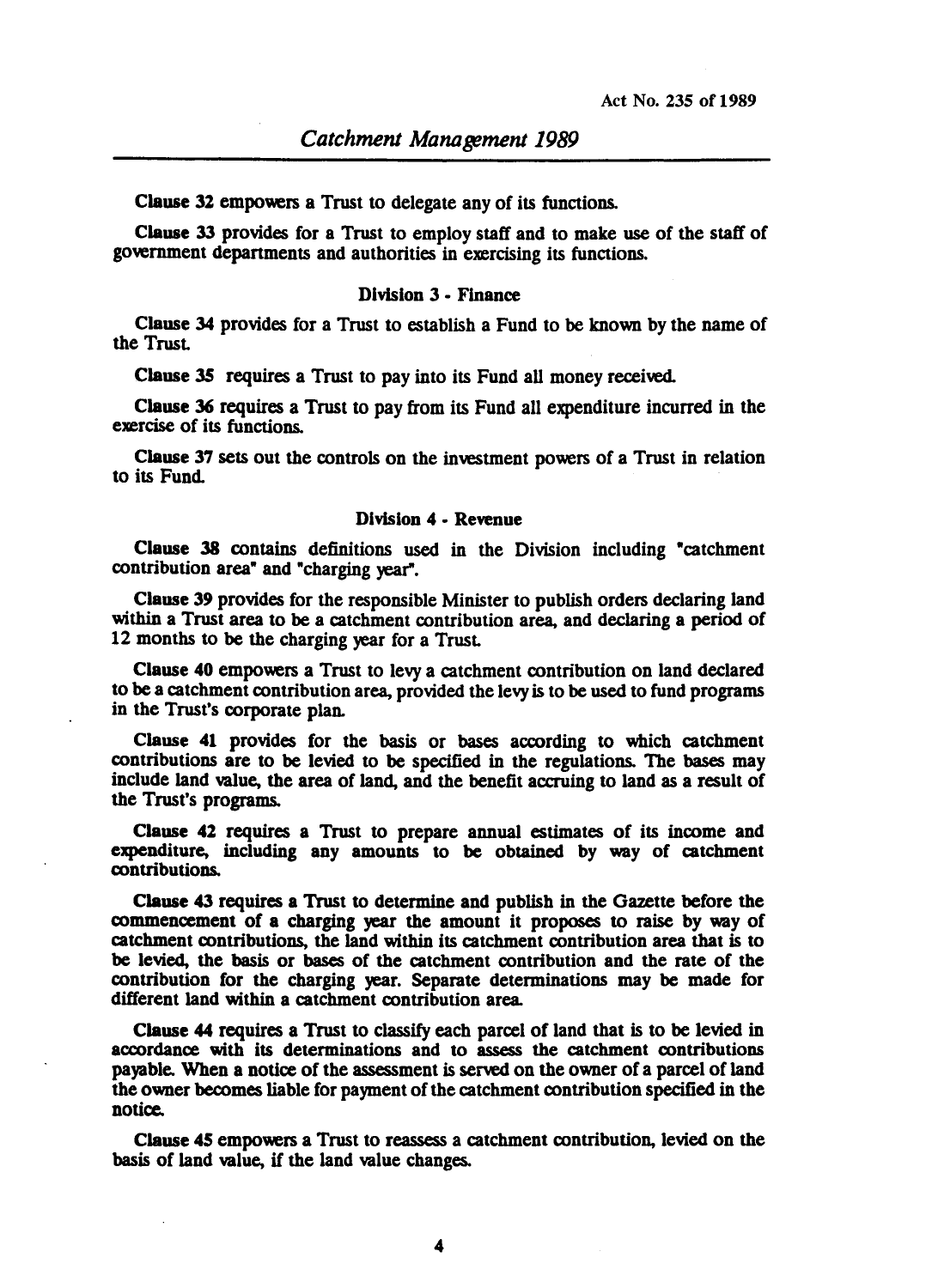Clause 46 provides that a Trust may enter an arrangement with a local authority such as a council, Water Supply Authority or the Water Board for the authority to undertake certain collection functions of a Trust on behalf of the Trust.

Clause 47 provides that a catchment contribution is a charge on the land to which it relates.

Clause 48 provides for a Trust to charge interest on overdue catchment contributions.

Clause 49 provides for the recovery of unpaid catchment contributions as a debt due to the Crown.

Clause SO provides for certain lands to be exempted from the levy of catchment contributions.

Clause 51 provides for the issue of a certificate containing particulars of amounts payable to a Trust in respect of a parcel of land on application and payment of a prescribed fee. Such a certificate is conclusive proof of the amount payable at the date of its issue.

### Division 5 • General provisions

Clause 52 provides for the appropriation or resumption of land by a Trust for the purposes of the proposed Act.

Clause 53 empowers a Trust to enter land for inspections or to carry out works. An offence is created of obstructing or hindering a Trust which is acting under this clause (maximum penalty. 10 penalty units). The Trust is to compensate persons who suffer damage as a result of the exercise of this power.

Clause 54 creates an offence of interfering with, or damaging any works that belong to, or are under the control or management of, a Trust (maximum penalty. SO penalty units).

Clause SS empowers a Trust to prevent placement or to require the demolition of a structure or other thing that interferes with or is likely to interfere with Trust works. A right of appeal is provided to the Land and Environment Court.

Clause 56 empowers a Trust to apply to the Land and Environment Court for an injunction to prevent a contravention, or the continuation of a contravention, of the proposed Act.

Clause 57 provides for efficiency reviews of Trusts.

Clause 58 gives the responsible Minister power to appoint an administrator to exercise the functions of a Trust in certain circumstances.

Clause 59 provides machinery for the resolution of any dispute that may arise as a result of a Trust exercising its functions under this Act.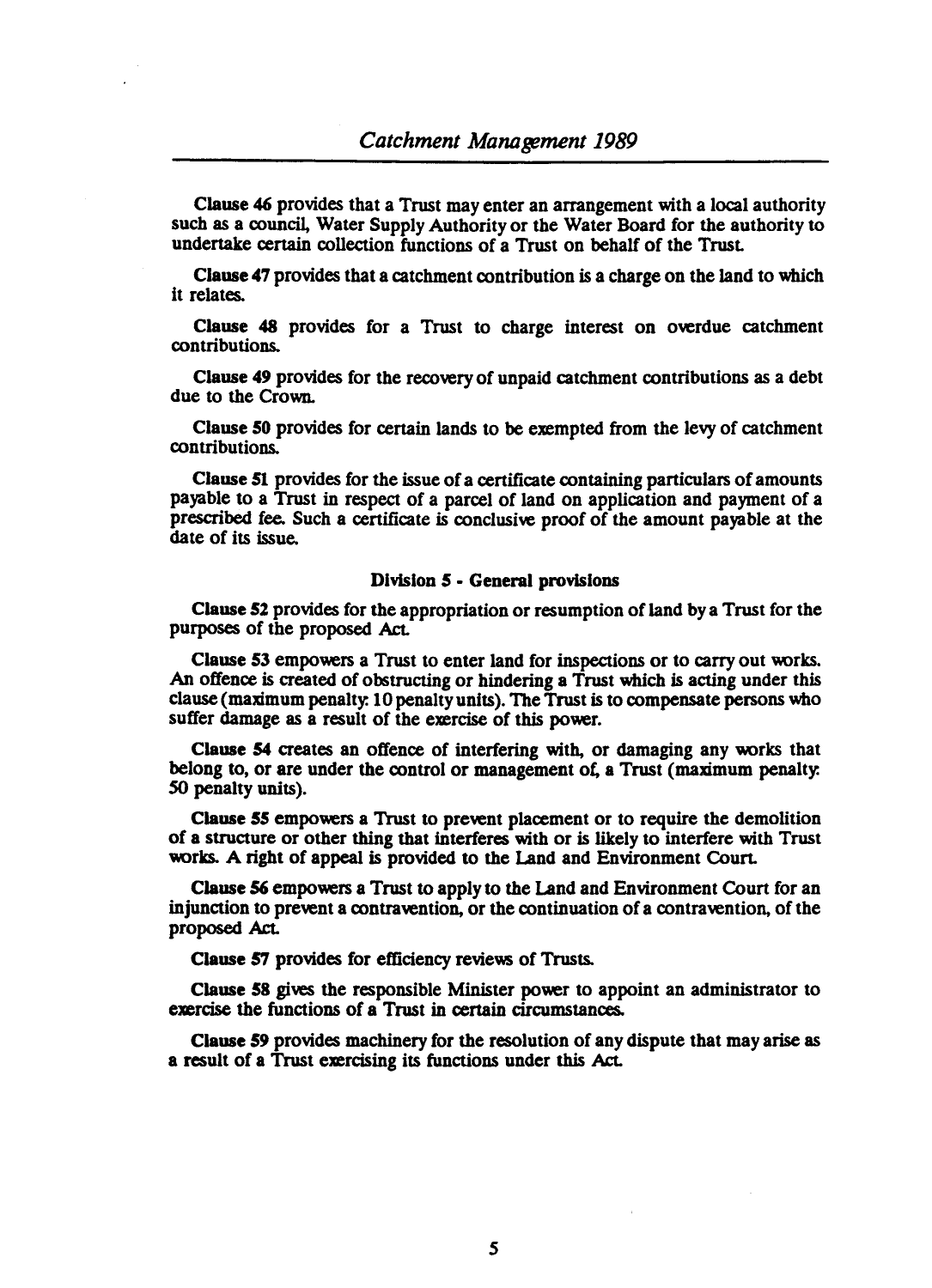#### PART 4 • MISCELLANEOUS

Clause 60 provides for the proposed Act to bind the Crown in all its capacities.

Clause 61 is an evidentiary provision that specifies when proof in legal proceedings of certain matters concerning Committees and Trusts will not be required.

Clause 62 provides that proceedings for offences against the proposed Act or regulations are to be dealt with summarily by a Magistrate.

Clause 63 enables the Governor to make regulations for the purposes of the proposed Act including regulations imposing penalties not exceeding SO penalty units.

Clause 64 is a formal provision that gives effect to the Schedule of savings. transitional and other provisions.

Clause 65 amends the Land and Environment Coun Act 1979 to provide persons served with a notice in relation to obstruction of works of a Trust with a right of appeal to the Land and Environment Court.

Clause 66 amends the Public Authorities (Financial Arrangements) Act 1987 to enable a Trust to obtain financial accommodation under that Act.

Clause 67 amends the Public Finance and Audit Act 1983 to subject Trusts to the requirements of that Act relating to statutory bodies.

Clause 68 makes an amendment to the Water Administration Act 1986 consequent on the proposed repeal of the Hunter Valley Conservation Trust Act *1950.* 

Clause 69 amends the Water Supply Authorities Act 1987 to allow a Trust to exercise a function that may also be exercised by a Water Supply Authority and to remove the Upper Parramatta River Catchment Trust from the Schedule of Water Supply Authorities under that Act.

Clause 70 repeals the Hunter Valley Conservation Trust Act *1950* and the regulations under that Act.

#### SCHEDULES

Schedule 1 is a list of established Catchment Management Trusts.

Schedule 2 specifies the cities, municipalities and shires that comprise the urban area for the purposes of the proposed Act.

Schedule 3 contains provisions relating to members and procedure of Committees.

Schedule 4 contains provisions relating to members and procedure of Trusts.

Schedule 5 contains provisions to allow for the application of the Public Works Act 1912 to appropriation or resumption of land under the proposed Act.